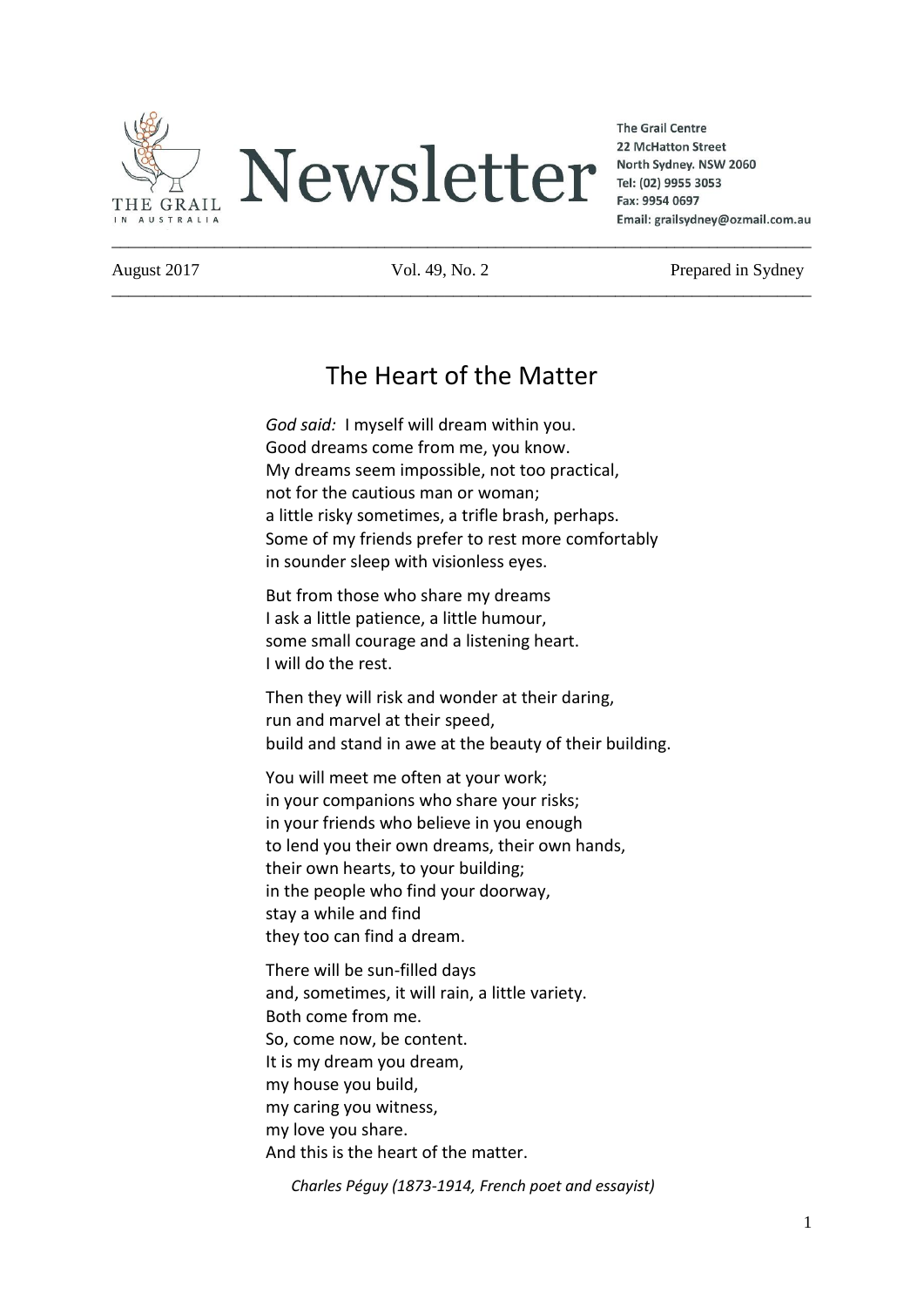# **CONTENTS**

| Charles Péguy    |  |
|------------------|--|
|                  |  |
|                  |  |
| Melbourne        |  |
| Sydney           |  |
| <b>Brisbane</b>  |  |
| North Queensland |  |
| Films to see     |  |
|                  |  |
|                  |  |

### **PUBLICATIONS**

*A Personal Journal* - \$10 per copy When you buy one, you gift one to a prisoner in a NSW Correctional Centre Contact [grailjournal@ozemail.com.au](mailto:grailjournal@ozemail.com.au)

*Global Justice Overcoming Poverty Bulletin* - Free

4 pages of short up-to-date reports and articles To receive a copy, contact [grailsydney@ozemail.com.au](mailto:grailsydney@ozemail.com.au)

#### *Pacific Outlook* - Free

4 pages on economic, social and environmental issues of the small island nations of the Pacific To receive a copy, contact [grailsydney@ozemail.com.au](mailto:grailsydney@ozemail.com.au)

# **ADDRESSES**

The Grail Centre **Andrea Venier** Andrea Venier 22 McHatton Street 2/25 McBean Street Tel: 02 9955-3053 Tel: 03 9548-9432 Fax: 02 9954-0697 [avenier@bigpond.com](mailto:avenier@bigpond.com) [grailsydney@ozemail.com.au](mailto:grailsydney@ozemail.com.au)

14 Carawatha Avenue TBA (Brisbane) at Sydney address above. Tel: 07 3351-5390 [vidler\\_herbert@aapt.net.au](mailto:vidler_herbert@aapt.net.au)

North Sydney. NSW 2060. Clayton. VIC 3168. (Melbourne)

Jill Herbert New contact in North Queensland Ferny Hills. QLD 4055 Meanwhile, ref. Sheila Hawthorn

> Website: [www.grailaustralia.org.au](http://www.grailaustralia.org.au/) Facebook: [www.facebook.com/GrailAustralia/](http://www.facebook.com/GrailAustralia/)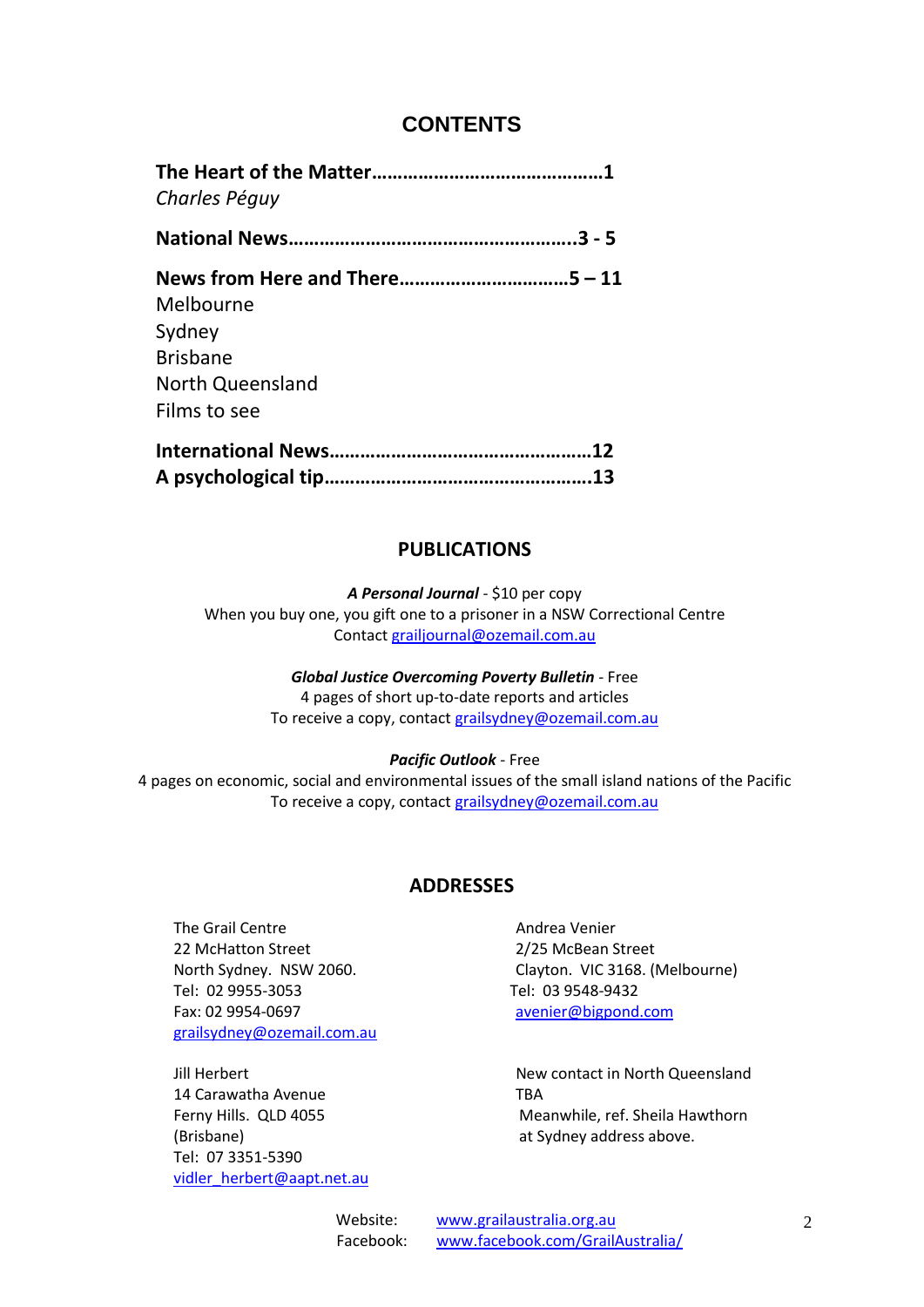# **NATIONAL NEWS**

## **75th Anniversary of Dedication**



Joanna 1942, Photo: Damien Parer

15 August this year marked the 75<sup>th</sup> anniversary of Joanna Waite's dedication in the Nucleus of The Grail. What a great excuse for a special celebration!

On the day itself, the other Nucleus members travelled to Melbourne to spend some hours together with Joanna, first over lunch and then in grateful prayer and reflection on the Gospel of the day the account of Mary's visit to her cousin Elizabeth and Mary's Spirit-filled *Magnificat.* How timely that Crescentia Lementi, the only Nucleus Grail member in Papua New Guinea, was with us to share our joy in Joanna's life of love and fidelity.

Andrea Venier had organised a gathering at the Eva Tilley Retirement Centre on the previous Sunday afternoon, when members and friends of Joanna expressed their deep appreciation of her (see Melbourne news).



Photo: Mary Anne Baillie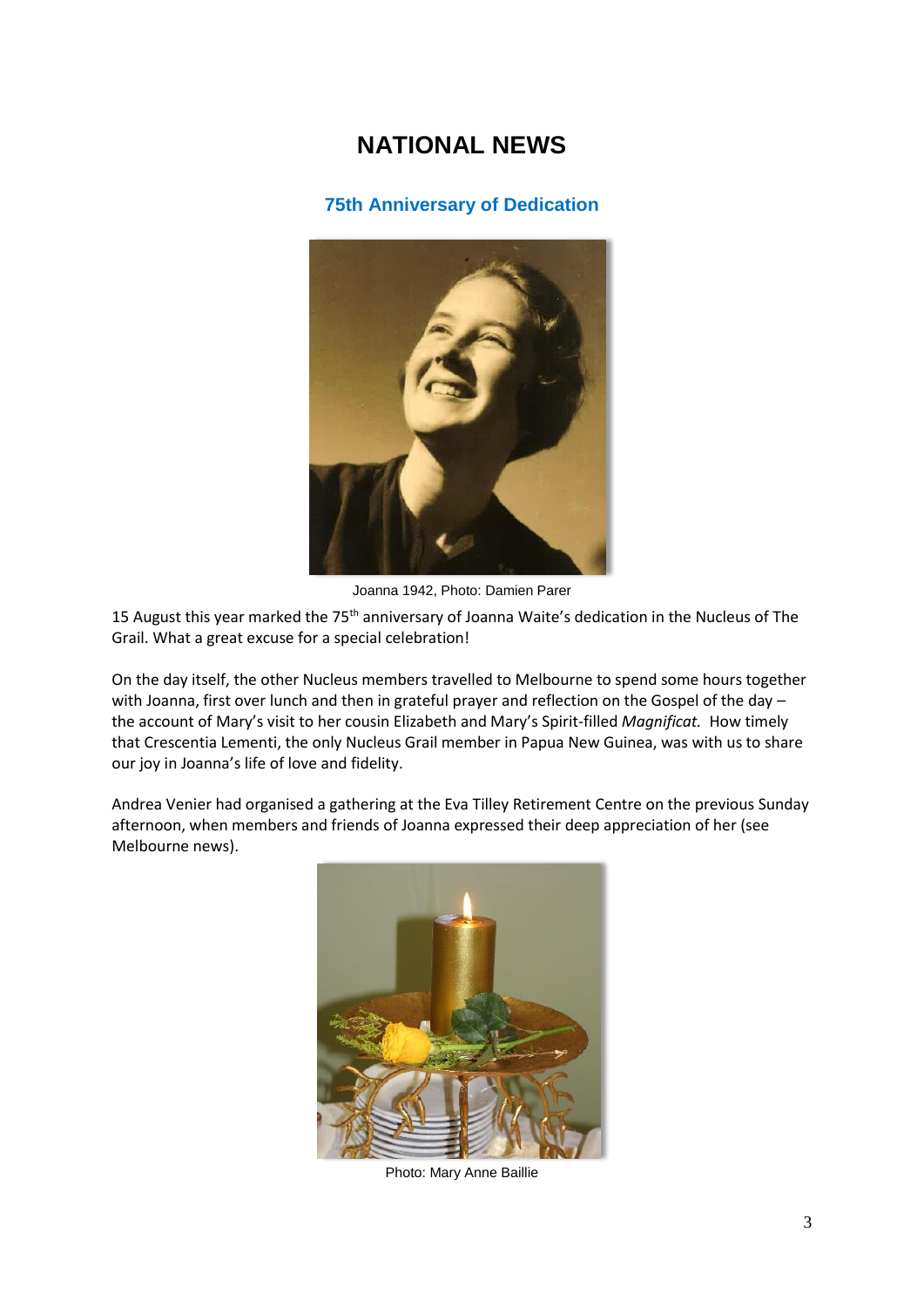#### **Formation Resources Program**

It began with the frustration of plans for three Papua New Guinean (PNG) Grail women to attend an international Formation Program in Portugal. They obtained Australian visas but then were unable to get visas for Europe. Kay Hunt, a member of the International Formation Team, suggested taking advantage of those Australian visas and offering them their own program here. A small team met to explore Kay's idea: *If we're going to do this shouldn't we invite more PNG women? We should send an invitation to the Philippines. What about inviting Australians, too? … Why not?*

And so, in June-July, a 2-week residential pro-gram took place in the St Raphael's precinct of Saints Catholic College on the campus of James Cook University, Townsville, with women from Port Moresby, Rabaul, Manus, Wewak, Manila, Townsville, Mackay, Bris-bane, Sydney and Melbourne. The days were full of diverse content and activity; the commitment and energy and keen perceptions of the women were mutually heartening. The mission of The Grail in their hands has a hopeful future.

We were fortunate that NAIDOC<sup>1</sup> week occurred during the program and that Carol Kyle, sister of Erykah, was one of our group. We joined her Aboriginal and Islander com-munity of Townsville in a special Eucharist in the Garbutt parish church on the Sunday that marked the close of the week's celebrations.

The team responsible for the program were Kay Hunt, Anne Day, Alison Healey and Sheila Hawthorn. Happily, Mary Anne Baillie came up from Mackay and led two challenging sessions on 'ecological conversion' based on Pope Francis' *Laudato Si'.* And Mary Mennis (Grail Brisbane), who has published several books on PNG culture and on Christian missions in PNG, presented two fascinating sessions with slides from her most recent book on Madang, *[Rempi to Rebiamul:](https://www.amazon.com/Rempi-Rebiamul-Missions-Madang-Hagen/dp/9980891866)* Missions from [Madang to Mt Hagen, 1896 to 2016](https://www.amazon.com/Rempi-Rebiamul-Missions-Madang-Hagen/dp/9980891866)*.*

The women returned home with hard copies and USB sticks containing all the resources presented for their sharing with others. The hospitality at St Raphael's was warm and generous. We are especially grateful to Gina Lamari in the office who was wonderfully helpful producing materials as we needed.

Consulata Mahina Sakaria (Consy), originally from Tokelau, now a Trauma Counsellor in Townsville, reflects on her experience of being with the women from PNG and the Philippines:

"I sat in the room listening to Anne facilitating the conversations and was amazed to hear what the PNG women were saying. There were many experiences we have in common - eloquently spoken of and also unspoken, relayed through nods and other expressions of common knowledge and understanding. These Pacific women clearly knew what I knew– a strong desire to move forward on our Grail journey together with feelings of isolation. I felt inspired by the passionate voice of the PNG women. In a small group conversation we agreed that coming together across whatever boundaries separate us can be trans-forming.

How can we, as Pacific Grail women, plan local, national and international events and programs that enable The Grail to enhance and harness diverse cultures in our region? How can we better connect as Grail members at the local, national and international levels? How can we make the most of the enrichment that comes through sharing the commonalities of diverse cultures?

-

<sup>&</sup>lt;sup>1</sup> Each year NAIDOC (National Aborigines and Islanders Day Observance Committee) Week celebrates Aboriginal and Torres Strait Islander history, culture and achievements.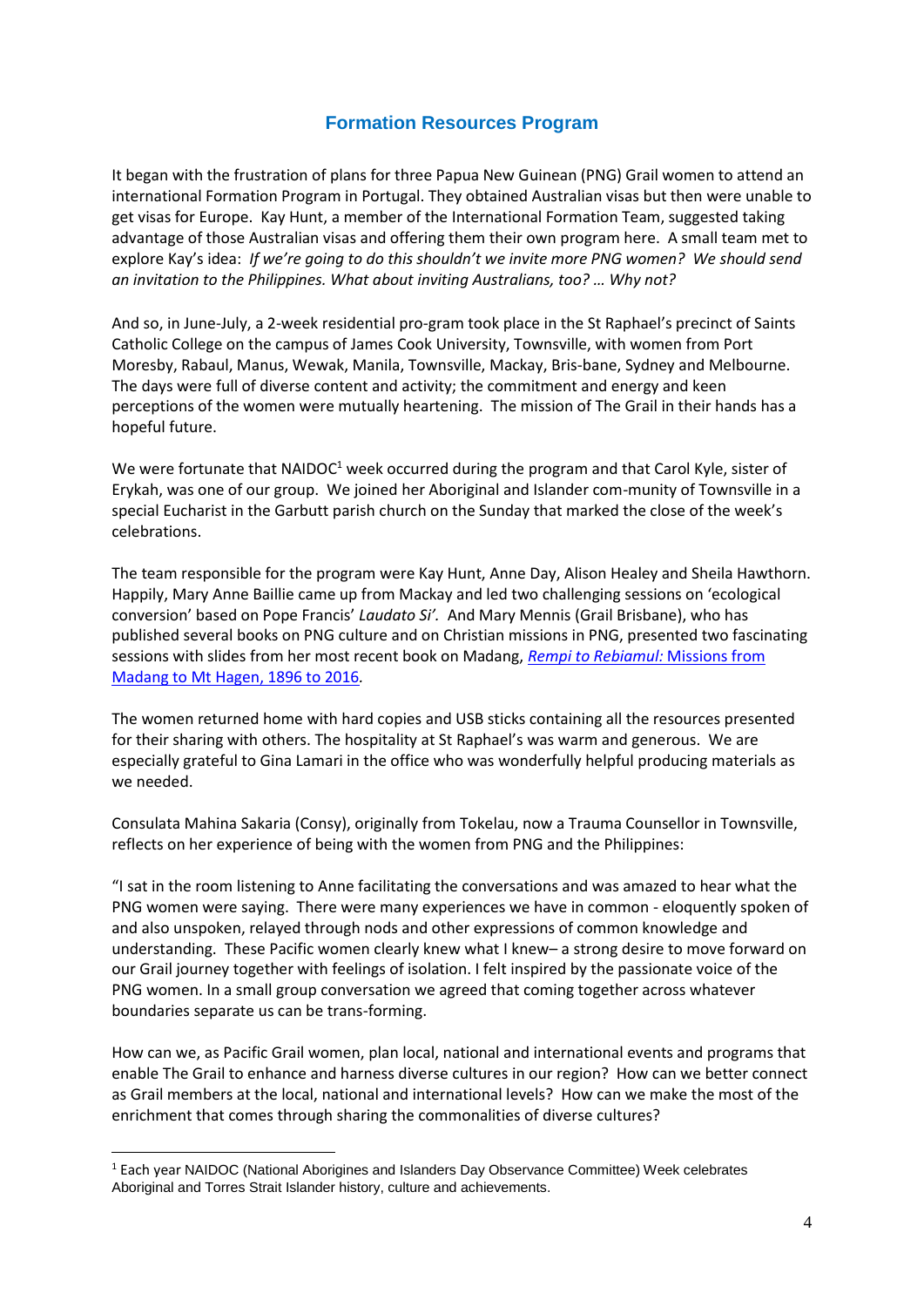Listening to the PNG women made me look into where I was. I acknowledged that I needed other like-minded people in the Pacific community with whom I could move forward and share vision, pathways and goals. One of the barriers I find (and others agreed) is that, as a Grail woman I am challenged all the time by such comments and questions as, 'We already have our prayer group, how are you different?'

With all our common interests we could weave a lot of empowerment through the lives of Pacific women and grow The Grail among them. One such commonality is global warming. Many Pacific island nations are under the world's radar in regard to their vulnerabilities to the devastating effects of global warming and the resulting rise in sea levels in the Pacific".

# **Strategic Planning Meeting**

As we foreshadowed in the last Newsletter, this meeting, facilitated by Diana Girle, took place in Brisbane in May. Those present reported a demanding weekend. Ann Aboud has since submitted a draft Report for comment and critique in the Regions. In the remaining months of the year, the Regional Groups will be preparing some proposals for 2018 in view of the agreed strategy.

We all express our thanks to Diana and to the Brisbane members, especially Ann, for hosting and organising this important meeting.

# **NEWS FROM HERE AND THERE**

#### **Melbourne**

Our news this time spans the period from a very fruitful late autumn through a cold winter to a most happy celebration in August.

Dinny Culican, Kathy Wayland and Andrea Venier represented the Melbourne region at the National Strategic Planning weekend in Brisbane in May. It was a most intense and worthwhile event. We thank Ann Aboud and the Brisbane group for all the energy and thought they put into making this event hap-pen. There has since been much discussion following the release of the Report and we continue to mull over the decisions and plans made as we look toward the future.

Sarah Mabanja, visiting Australia for two months from Kenya, returned with us to Melbourne after the Strategic Planning meeting and spent a rewarding eight days with various members - Kathy, Dinny, Lauren and Mark Lockwood Porter, Ann Niall and Andrea. She also met members at a Grail lunch, followed by a discussion on her Grail work in Kenya. She went to the Van Gogh exhibition and spent a day at the Education Faculty at Monash University with Janet Hubner whom she had met at the Pace e Bene training programs on living non-violently. Sarah also visited Pat Sheeran at Corpus Christi Nursing Home, Clayton. Ann made the early morning airport run to see Sarah safely away. Kathy produced a photo album of Sarah's visit, which was sent via Tricia Gemmell to the International General Assembly.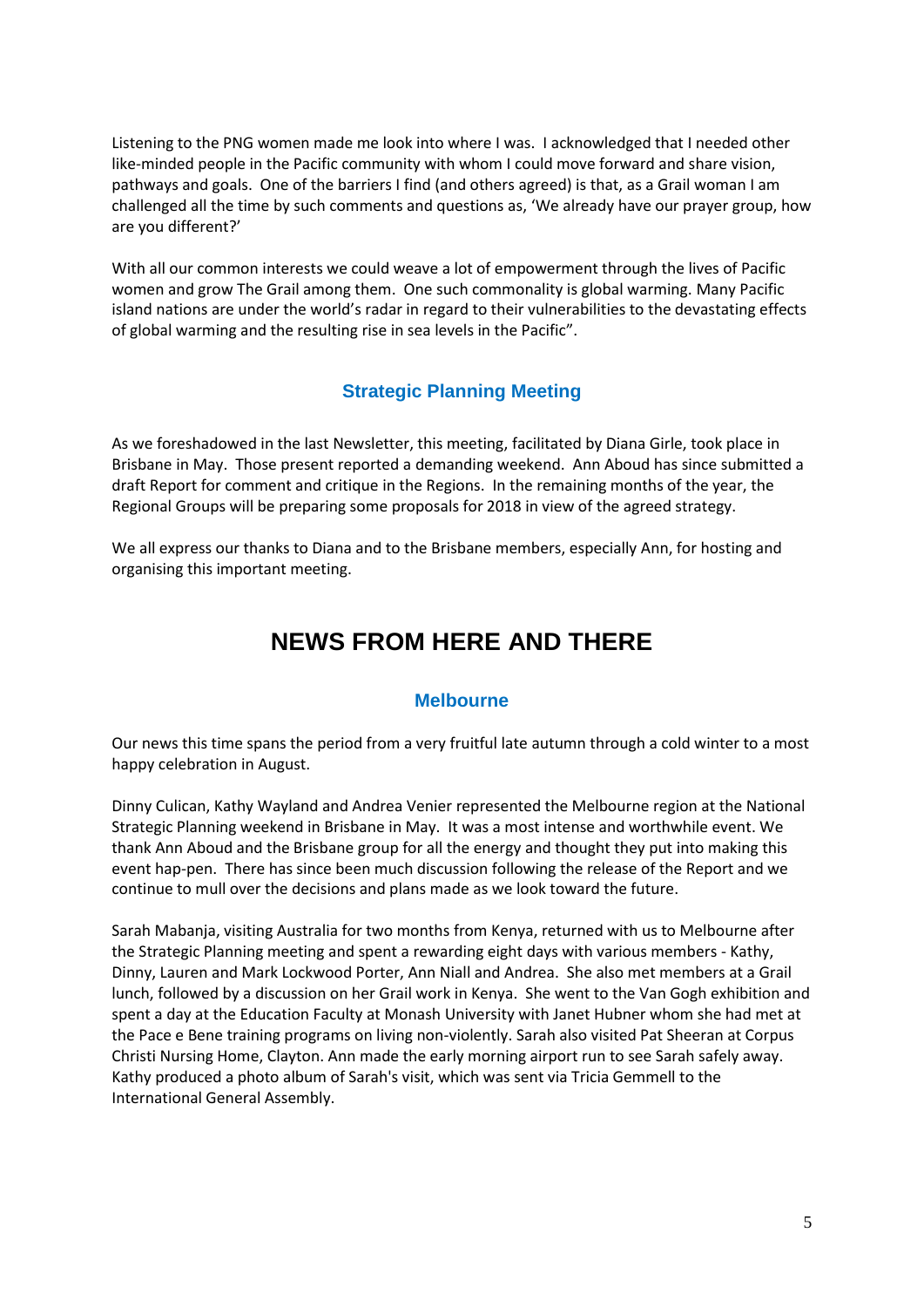No sooner had Sarah left us than the Melbourne group launched into a Biggest Morning Tea. A wonderful total was raised for the *Christina Ghobadi Foundation<sup>2</sup>*, providing respite and spiritual support to young people living with cancer. Twenty-one women attended. Ann was a wonderful host, Kathy contributed a most appropriate Buddhist prayer and the Grail members in the group prepared food with a 'mauve' theme!

Over recent weeks, we have had a number of visitors from interstate, including Ruth Crowe, Sheila Hawthorn and Christine Reynolds from Sydney and Mary Anne Baillie from Mackay, who all spent about a week with various Grail members or family, as well as Helen Gomez and Crescentia Lementi who came on a flying visit with Alison Healey on the 15 August. They were all here for Joanna Waite's 75<sup>th</sup> anniversary of Dedication in the Grail Nucleus (see National News). Mary Anne shared some of her experiences and insights with us at our August Regional Meeting and made time for some sightseeing. She, Sheila and Ruth visited Pat, and Ruth had the chance to see Mary Considine a few times. The day after Joanna's party, Sheila and Mary Anne joined Andrea and her mother for lunch and a pleasant afternoon.

The afternoon tea in Joanna's honour at Eva Tilley Retirement Centre on Sunday, 13th August, was a lovely 'gold-themed' gathering. Along with the local and visiting Grail members were some close friends of Joanna and The Grail in Melbourne - Mary McCormick, Denise de Gruchy, Joy Beer, Cecily Johns and Janet and Leo Kelly. The occasion included a time for reflection and sharing of anecdotes of Joanna's past in 'Ballybrac' Mackay, in 'Tay Creggan' Melbourne, and in South Africa, as well as appreciative testimonials. We have gathered photos of Joanna over the years and Mary Anne took some lovely shots on the day. These will all be organised in an album for Joanna. Some of Mary Anne's photos will also be posted on the website. Joanna was presented with a 'tree of life' pendant on behalf of all the Australian members. We thank you, Joanna, for your years of dedication and inspiration to us all!

Lauren and Mark have recently purchased a house in Emerald in the Dandenongs and plan to move there at the end of the year. In the meantime, they continue to look after 'Hesed', while Lauren begins her new job and Mark finishes his studies.

The Melbourne winter has struck hard this year with illnesses and mishaps laying many of our members low. In early June, Pat had a stint in the Valley Hospital because of an in-jury to her hip. Since her return to Corpus Christi, she has continued to suffer a few health problems which are being monitored. Alice Ley has been undergoing rehabilitation following a fall and operation on her hip, and both Clare Price and June Ryan have now recovered from some minor surgery. Other members have been struck down by dreaded flus and viruses which are widespread in several States and seem to linger. We would especially ask members and friends to keep Mary Considine in your prayers, as she faces palliative care with dignity and strength.

We were saddened to hear of the passing of Carol Webb's mother in the USA, but we are thankful that Carol was able to be with her in recent years and to spend some time with her family members.

Before concluding, the Melbourne group would like to thank Tricia Gemmell, Ann Aboud and Kay Hunt for representing us all so capably at the International General Assembly (see International News).

*Andrea Venier*

1

<sup>&</sup>lt;sup>2</sup> Christina's mother, Vali, was one of the graduates of Monash University who helped set up the Yarraville Neighbourhood House in Melbourne (1984 – present day).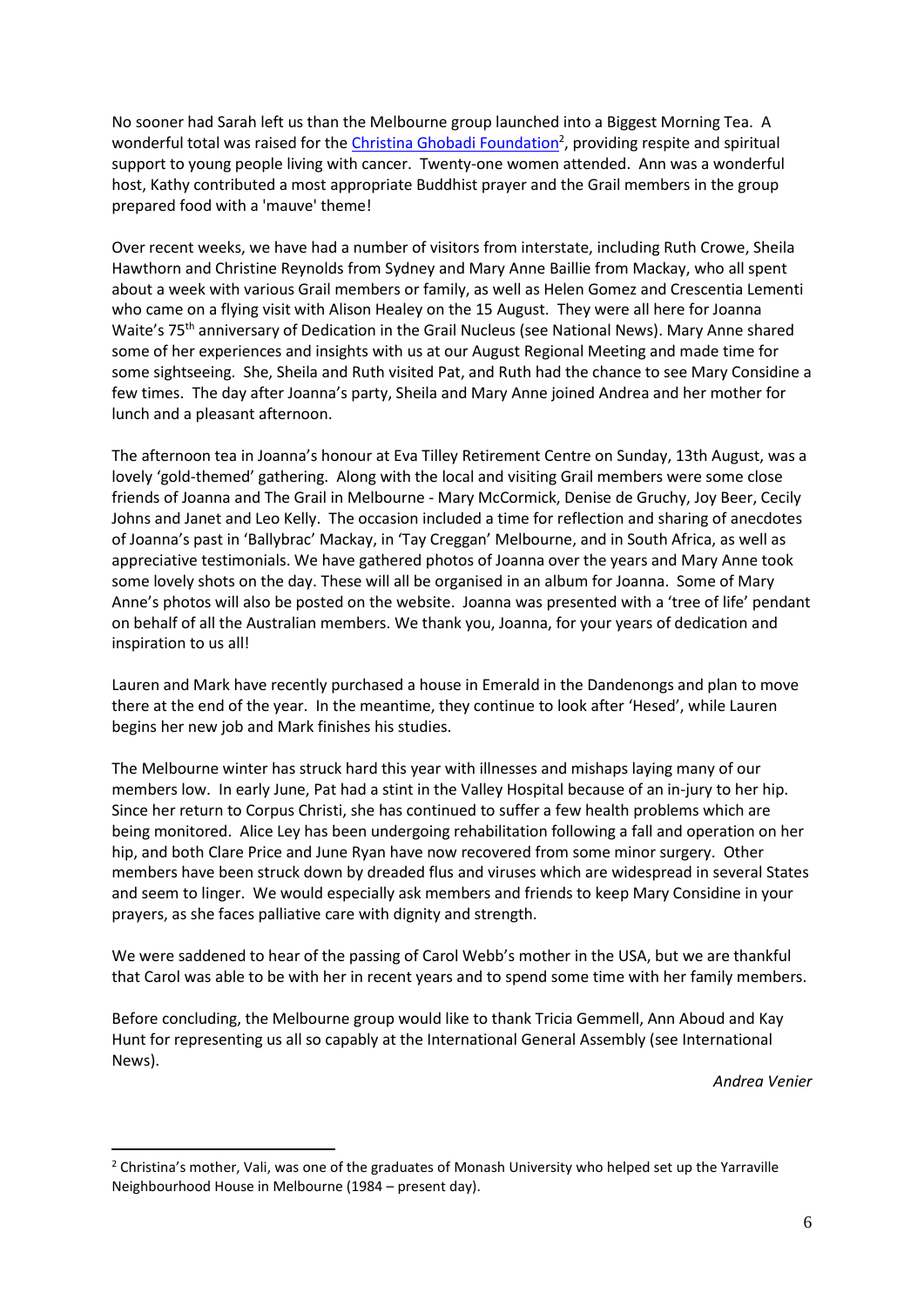#### **Sydney**

Long-running regular activities continue and continue to satisfy.

Weekly on Wednesday evenings, 7.30 – 9.00, a group meets for *lectio divina.* We have, with regret, come to the end of our pondering John's Gospel, at least for the present. We found it so profound and beautiful. We have chosen *The Song of Songs,* to reflect on now. Some years ago, Alison Healey followed an intensive 3-week course on this book of Wisdom, led jointly by two Brazilian Scripture professors and liberation theologians. Knowing from them the context in which this book is written, we are appreciating, in our own context, these songs of authentic search for the binding love that frees. **All are welcome to join us any Wednesday evening.**

The *Book Club* read and discussed Tim Winton's book of essays, *[The Boy Behind the Curtain,](https://www.penguin.com.au/books/the-boy-behind-the-curtain-9780143785996)* in August and agreed that, reflecting on his personal experience, he can be extraordinarily insightful and write with fine fluency, delicacy and clarity. Our books for September and October are Elizabeth Strout's Pulitzer Prize winning *[Olive Kitteridge](http://www.elizabethstrout.com/books/olive-kitteridge/)* and David Lodge's *[Deaf Sentence.](https://www.amazon.com/gp/product/1846551684/ref=x_gr_w_bb?ie=UTF8&tag=x_gr_w_bb-20&linkCode=as2&camp=1789&creative=9325&creativeASIN=1846551684&SubscriptionId=1MGPYB6YW3HWK55XCGG2)*

Our Regional Group meetings on the second Saturday of each month are times for sustaining our close bonds with one another, finding spiritual nourishment in shared prayer and reflection and planning and evaluating our programs of action. Taking up the challenges in the national Strategic Planning meeting in May will be an agenda item in the remaining months of 2017.

On Tuesdays this year at the Grail Centre, Tricia Gemmell has been leading a series of reflection mornings on Kathleen Dowling Singh's book, *[The Grace in Dying: how we are transformed as we die](https://www.amazon.com/gp/product/0062515659?ie=UTF8&tag=kathle02-20&linkCode=as2&camp=1789&creative=9325&creativeASIN=0062515659)*. There are two more sessions remaining on 10 October and 14 November, 10 am – 12 noon, both on the theme, 'The path of transformation'. Singh explores in her book the correlation between the inner journey of the dying process and the spiritual journey to which we are all called. Responding to a request from some unable to attend on Tuesdays, Tricia is offering the program in a condensed form at the same time on three Friday mornings, 6 and 27 October and 24 November. [See here for](http://www.grailaustralia.org.au/news/by-popular-demand-a-condensed-program-for-reflecting-on-the-spiritual-journey/)  [more details.](http://www.grailaustralia.org.au/news/by-popular-demand-a-condensed-program-for-reflecting-on-the-spiritual-journey/) **All are welcome.**

This year we were asked by Eremos if we would partner with them in some programming. Eremos describes itself as 'an ecumenical network founded over 30 years ago to provide a forum for spiritual exploration'. As a result, a jointly sponsored forum in August with the title, *[Spirituality and Social](http://www.grailaustralia.org.au/news/spirituality-and-social-justice-citizens-and-change/)  [Justice: Citizens and Change,](http://www.grailaustralia.org.au/news/spirituality-and-social-justice-citizens-and-change/)* attracted a keen audience. Four women from different spiritual and faith traditions shared how their spirituality informs their involvement in social change. Their stories set the foundation for a larger conversation on the subject.

Ruth Crowe is interested in developing further our connections with groups committed to peacemaking. To this end, she has participated in a training program of Pace e Bene in Melbourne in living non- violently; planned with Gill Burrows, Pace e Bene NSW Secretary, the seminar on 'the Anzac Myth' that we reported on in our last Newsletter. She is also attending meetings with Catholics for Non-Violence, a group hosted by Anne Lanyon in the Columban Mission Institute for Peace and Ecology; and is learning more about the international multi-faith *Circle for Peace* initiative.

Fran Warner has been coordinating a small team preparing a statement on behalf of The Grail in Australia in relation to the findings of the Royal Commission into Institutional Responses to Child Sexual Abuse. The draft has been sent to each Regional Group for comment and, when approved, will be circulated.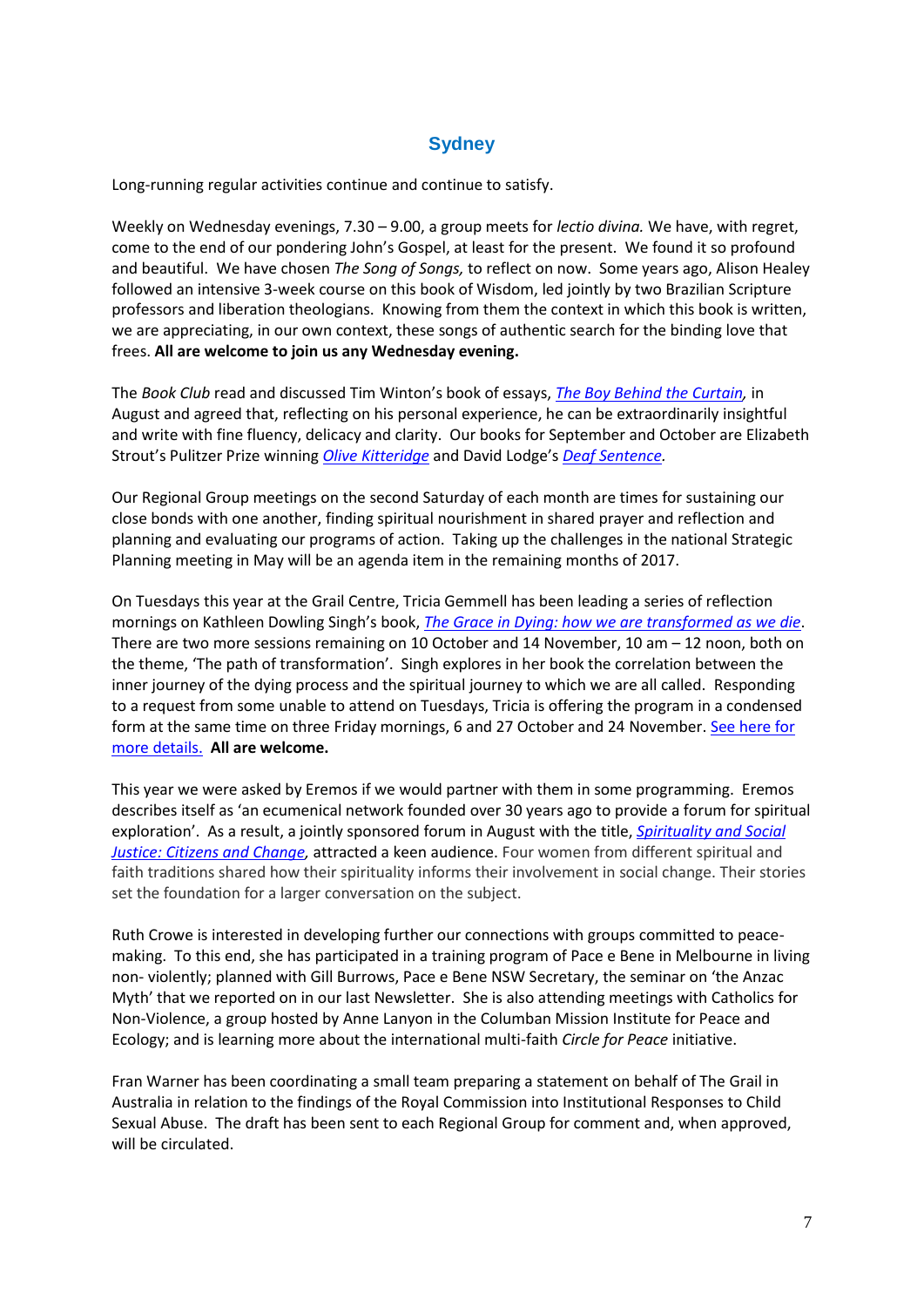Nour Barcha heads up a team planning [a retreat for young women,](http://www.grailaustralia.org.au/news/empowering-young-women-to-shake-the-world/) 13th-15th October, at the Jamberoo Benedictine Abbey. The team advertises it as 'a time of contemplation and conversation on the topic of caring for our planet and The Other'. For all details, contact the Sydney Centre (see Addresses p.2) or go t[o the Events page on our website.](http://www.grailaustralia.org.au/event/young-womens-retreat-in-a-gentle-way-you-can-shake-the-world/)

Anne Marie George writes about another initiative of some Sydney members, the *Listening Group: '*The intention of the *Listening Group* is to spend time regularly to be with persons who are isolated from others, either in their own homes or in institutional care. After our first few consultation meetings, the group, now consisting of Sheila Hawthorn, Helen Gomez, Kay Hunt, Norma Tracey and myself, agreed that we would each contact the Coordinator of our local Community Volunteer Scheme, or other comparable organisation, to arrange to visit persons in our different areas. Once these visits become part of our lives the group will meet regularly for peer support.'

Sheila Hawthorn writes of the July meeting in Sydney of the Australian Association for Mission Studies (AAMS) which drew her and Alison to Morling Baptist College for a session entitled *Dialogue with Ecology:* 

'Dr Ian Robinson from the United Theological College and Jessica Morthorpe from Uniting Mission and Education were the presenters. Dr Robinson reminded us that dialogue with the ecology was an essential part of Christian mission and we need to be re-connected with "all things created in heaven and on earth, visible and invisible" (Col. 1.16). Jessica spoke to a series of slides, showing the innovative practical ways many church communities around Australia are in dialogue with the ecology - impressive signs of hope - such as com-munity gardens, repairing and recycling, installing solar panels. (On one church roof, the panels were installed in the form of a cross)'

At the end of the Formation Program in Townsville in July (see National news), Crescentia Lementi from The Grail in Wewak made her way slowly south. Mary Anne Baillie drove her to visit Jenny Mitchell in Sarina; she then went on to Brisbane to see again her old friend from home, Maggie Jenatsch, and her family; then on to stay in the Sydney Centre for the best part of a month for some personal refreshment. It was a joy to have her here and be able to include her in a wide range of events and programs. Every other spare moment her head was in a book.

Sonia and George Mrva and Elizabeth and John Lee are currently all on the move. Sonia and George are in China and Elizabeth and John travelling in Ireland and Scotland including a week on Iona, taking part in *The Pilgrimage of Life* with Alistair McIntosh. We wish them all happy journeying and a safe return home. When Tricia Gemmell went to Portugal in July, her husband, Geoffrey, who wrote of his Camino to Compostela in the last Newsletter, made a second Camino, this time from Portugal.

We are saddened that Nour Barcha and Helen McAuley have suffered the loss of their mothers in recent months. Nour and Helen each accompanied her mother with constant loving care through a long period of increasing frailty. They will find comfort in this. We pray for and with them and their families, confident that their admirable mothers are now in the peace of the Lord.

In August we had the news of the death of Bill Byrne after a prolonged illness*.* Alison Healey writes:

*'*I met Bill in 1970 and worked with him in the national *Catholic Commission for Justice and Peace* and the national ecumenical movement, *Action for World Development (AWD).* At the time he held an executive position with *Australian Catholic Relief* (now *Caritas Australia*). And over the years we have remained in touch. Anne and Bill together have maintained their commitment in faith to justice and mercy throughout their married lives. I find myself recalling Abraham's bargaining with God to save the city of Sodom. God sought five just men. Bill was one such just man - and there are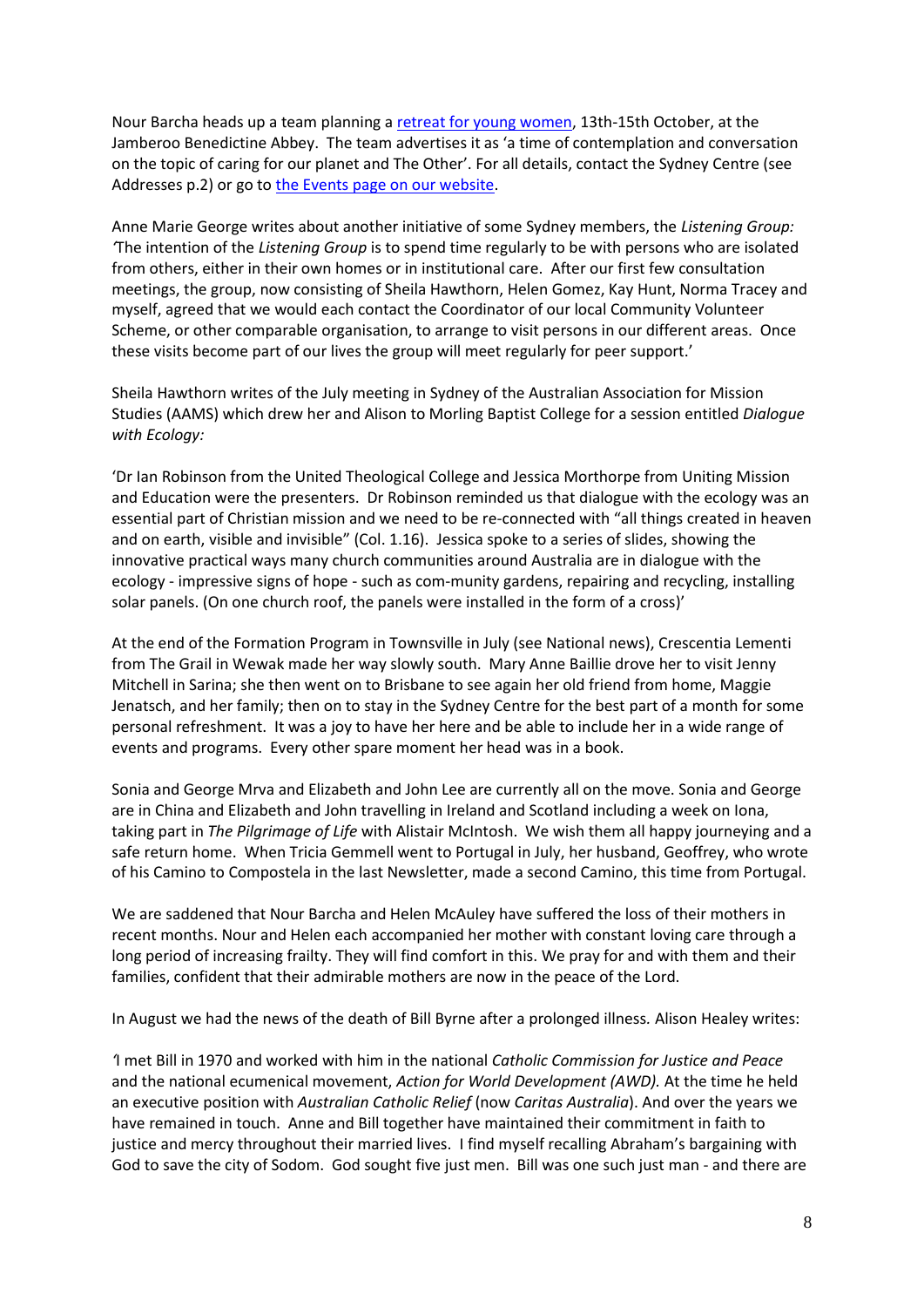many others, we know. I wonder ow much "saving" these just men have achieved in our contemporary world by living in a way that "moved God in their time on earth, stirred God with sincere striving and just works" (Hildegard of Bingen)'

Our prayerful sympathy is with Anne and the rest of Bill's family.

*The Sydney Group*

## **Brisbane**

Jan O'Donoghue gave an excellent presentation on *The Grail in Mackay* at the Catholic Historical Society on 1 August 2017, which several of our Grail group attended. It generated lots of interest. Some of the audience were featured in the presentation, e.g. Liz Lancaster and Jill Herbert. Joan Draman leapt to her feet and added some interesting historical data before she needed to rush off and we all took photos. Liz Lancaster, Bernadette McLay and Ann Aboud spoke about their time at 'Ballybrac', the Grail Centre in Mackay, and how they loved the liturgies and the fun they had together with Pat Sheeran, Alice Eccles, Gloria Lazzarini and others. Jan paid tribute to the work done by Sonia Laverty and Ruth Crowe in catechetics and facilitating submissions to the Inquiry on the Status of Women.

There were many photographs in Jan's presentation, including those of the pioneers of the Centre: Catherine Bagley, whose family home it once was, Joanna Waite and Pat Sheeran who opened the Centre in 1954 and Bishop Tynan who first invited The Grail to Mackay and valued their contribution in the community. Jill suggested exploring more avenues in Mackay for [Jan's presentation](http://www.grailaustralia.org.au/news/jan-odonoghue-presents-the-grail-in-mackay/), for example, during Catholic Education Week in 2018. Jan noted that there are plans to publish monographs on various aspects of the history of The Grail in Australia, including the Mackay history.

Ann Aboud, an Australian delegate to the International General Assembly in July (see International News), gave a report at the last Regional Group meeting, including the Assembly agenda, the recommendations and decisions, voting results and her personal impressions, as well as copies of the reflections and the song book. She also brought greetings and cards to Brisbane members from Assembly participants. She was full of praise for the Portuguese Grail's organisation and hospitality. When the official Report becomes available, members will be asked to respond thoughtfully to the Assembly proceedings. In the meantime, Ann will canvass interest among young women to attend the leadership training in Mozambique in July 2018, in accordance with the proposal put to the Assembly by the Grail Link to the United National Network (GLUNN).

Jan gave a glowing account of the days she was able to attend the Formation Program in Townsville (see National News), especially the reports from the PNG participants that Alison facilitated. She wished she could have stayed longer. Mary Nelson who was there for the last four days of the program, was delighted to see Elizabeth Paisat (Rabaul), Joanne Pepi and Mary Kewueh ( Manus Island) whom she had previously met in Port Moresby in May 2013. She found James Cook University much grown since she was there and had difficulty locating the Chemistry building, the place of many lectures!

Jill will contact and offer hospitality to Elizabeth and Gabriel Waken's daughter-in-law, Philma Waken, who is studying Agribusiness at the Gatton campus of the University of Queensland.

We are seeking to make our meetings more spiritually focussed. In that endeavour, Janet Galos led a reflection on the Transfiguration at our August meeting and we prayed some powerful intercessions for peace, justice, truth, hope and love in our world. Janet suggested we read Judy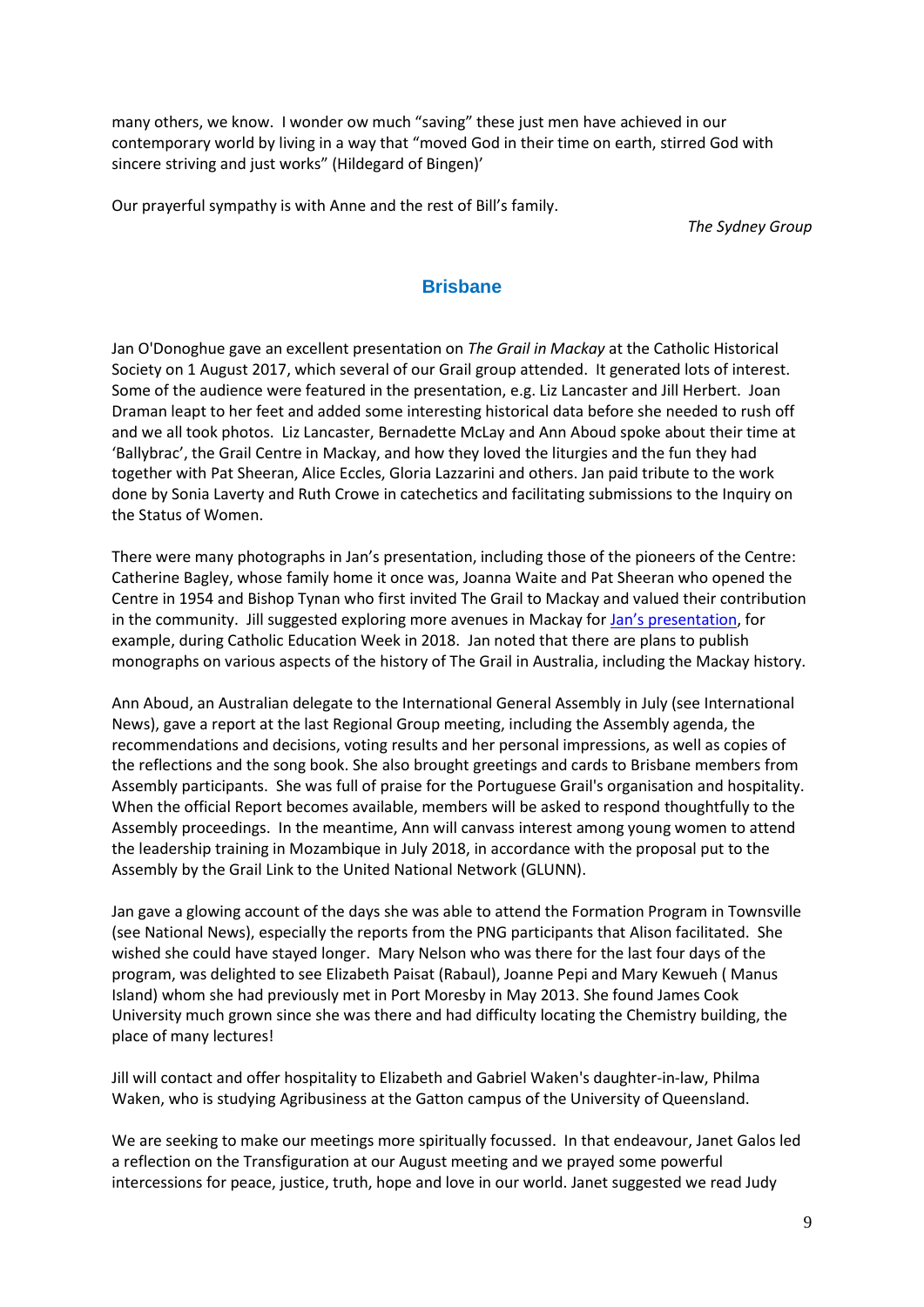Cannato's *Radical Amazement.* Ann suggested *Awareness* by Anthony de Mello and *Women of Vision*  by Marian Ronan, recently published on a number of significant women in The Grail in the USA. Mary Mennis has booked a venue on Bribie Island for our Retreat in November which will be advertised in *The Catholic Leader*. Ann will invite the group of former 'Ballybrac' residents who meet annually in Brisbane.

Ann attended a forum, *Engaging with Christian Diversity*, a project of Believing Women for a Culture of Peace, at the Multi-faith Centre, Griffith University. It followed a very successful forum on *Engaging with Islamic Diversity* in May*.* Aboriginal women and women from the Mormon, Anglican and Uniting churches responded to searching questions from a Muslim moderator. We emerged better informed and appreciative of other faith traditions.

Mary Nelson participated in a 6-day silent retreat at Mercy Place, Bardon in June, facilitated by Dr Kerrie Hide on the theme, *An Endless Melody of Love*. Kerrie drew on the wisdom of the Scriptures and mystics - Julian of Norwich, Hildegard of Bingen, Meister Eckhart - and the writings of Pierre Teilhard de Chardin, Ilia Delio, Ursula King, Beatrice Bruteau and Cynthia Bourgeault. On 25th June, Darryl and Mary celebrated their anniversary at Byron Bay where they had their honeymoon 34 years ago! The climb to the lighthouse seemed steeper this time, but they were rewarded with sightings of whales with their calves and dolphins surfing the waves.

In late July, Mary was delighted to see Elizabeth Lee of the Sydney Grail at a reflection day at Rouse Mill in the Northern Rivers district of New South Wales. The occasion was the launch of the Northern Rivers branch of the Australian Network of Spiritual Directors.

*Ann Aboud*

#### **North Queensland**

Consulata (Consy) Sakaria has written of her response to the Formation Program in Townsville. You will find this in the National News, following a brief report of that Program. She was unexpectedly called to New Zealand to be with her sister who became seriously ill and so joined the program only briefly. However, Townsville was well represented in this program with the full-time participation of Carol Kyle, Erykah's sister, and the involvement of other Pacific women whenever they could be available.

Some of the Program participants had once lived in Townsville and welcomed the opportunity to return – Sheila Hawthorn most of all, but also Alison Healey, Mary Nelson, Mary Anne Baillie and Crescentia Lementi. Crescentia had worked in St Raphael's College when she came to Townsville to prepare her-self for managing the Catholic Bookshop in Wewak, Papua New Guinea. She studied bookshop management at TAFE (Technical and Further Education) and in the St Vincent de Paul book store.

Sheila stayed on for an extra week to see again a number of dear friends and colleagues she had worked with for many years and had left only 12 months ago – in The Grail, in the Aboriginal and Torres Strait Islander com-munity, in the Little Theatre, in the House of Prayer community and the Multicultural Support Group responsible for settling refugees in the district. She was delighted to be able to attend a large breakfast gathering, part of Refugee Week activities, where the occasional speaker was Eileen Pittaway, Ph.D., AM, former Director of Refugee Research in the University of New South Wales. Eileen has spent 50 years in research, practical work and advocacy on behalf of asylum seekers and refugees. She has visited several refugee camps around the world and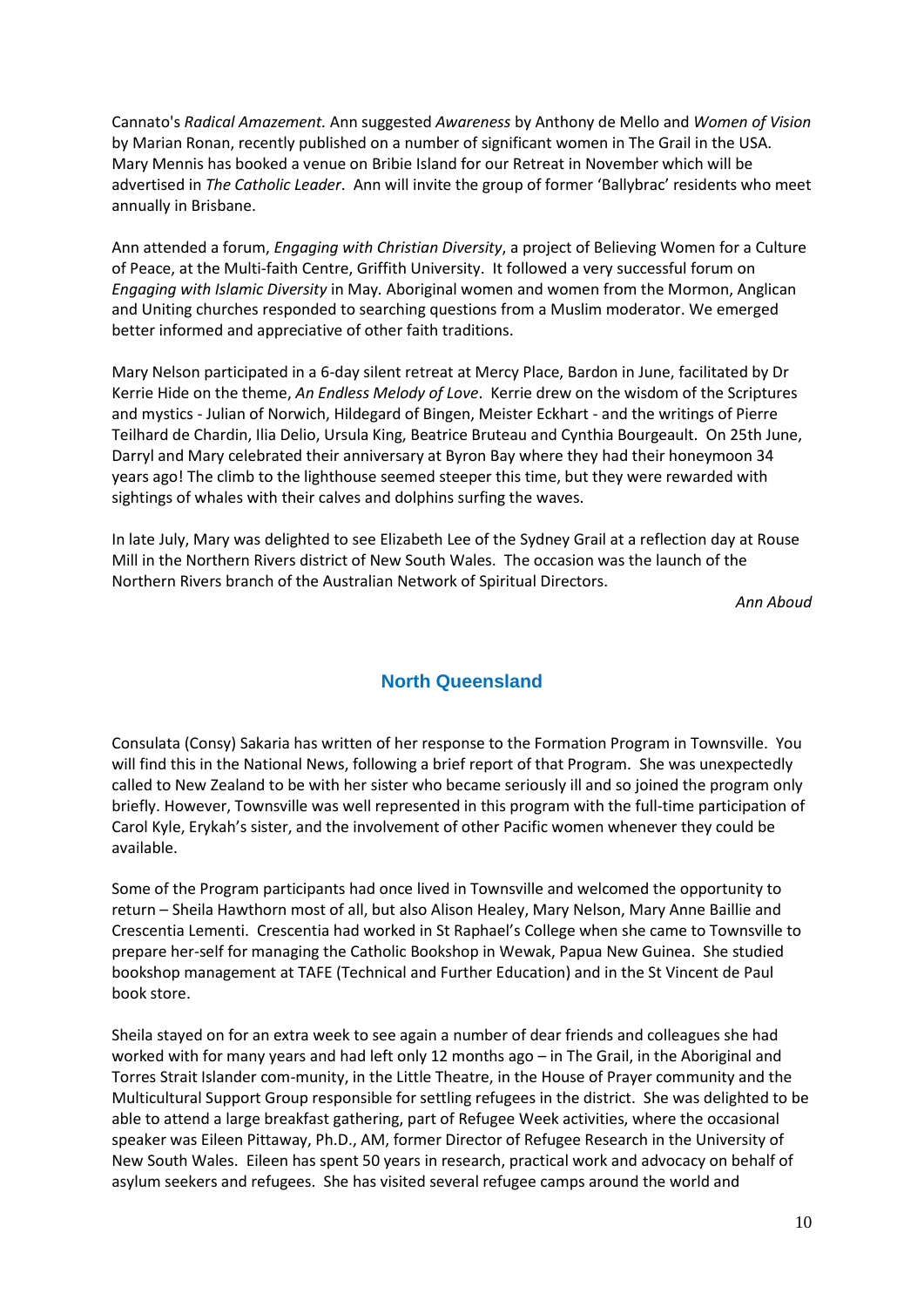presented at the United Nations in New York. At the breakfast, she spoke about fearful and violent conditions in the camps, especially for women and girls.

*Sheila Hawthorn*

# **FILMS TO SEE**

Peace, justice, human rights and care for planet earth were themes of films we saw in Sydney recently.

*[The Sultan and the Saint](https://www.sultanandthesaintfilm.com/about-the-film/)* is the little known story of the journey to Egypt of Francis of Assisi in 1219 during the Fifth Crusade to speak with the Sultan, Malik al-Kamil, nephew of Saladin. Nothing is known of what passed between them. We know that the Sultan received Francis hospitably, spoke with him at some length and ensured he had safe passage when he left. And we also know that, soon after, when the Nile flooded and bogged down the Christian forces, rendering them helpless before their enemy, Malik al-Kamil rejected the advice of his commanders to seize the opportunity to slaughter them, and, instead, ordered that his men take food for the stranded army and their horses and allow them secure retreat. This is a multiple award-winning film that speaks urgently to our time: how two men of faith, in the midst of ruthless conflict, nobly chose to act in mutual respect and peace. (Contact St Columbans Mission Society for information about screenings.)

*[The Opposition](http://theoppositionfilm.com/)* documents graphically the struggle of the people who were living at Paga Hill, a headland overlooking the sea in Port Moresby, Papua New Guinea, but have suffered violent eviction and the destruction of their homes, gardens and community to make way for a large complex of hotels, apartments, conference facilities and a marina for wealthy clients and overseas visitors. Among the earliest of these will be the representatives of the 21 member countries attending the next APEC (Asia Pacific Economic Cooperation) meeting in 2018. It is anticipated that the Australian Government's funding for Papua New Guinea's hosting of APEC will total more than \$100 million, and has already contributed directly to the dispossession and dislocation of nearly 3000 Paga Hill people, a substantial number of whom have not been re-housed and exist on an inland location with no water, power or sanitation. This powerful film addresses 'the ethical issues in building business ventures in developing countries'.

*[Guarding the Galilee](https://www.guardingthegalilee.com/)* is a documentary on the current battle to stop the biggest coal mine in Australian history, Adani's Carmichael project in the Galilee Basin. This mine threatens to destroy essential water resources, on which farmers depend, and will add further to global warming and its devastating consequences. The enlargement of the port facilities at Abbot Point, to handle the increased movement of ships, gravely endangers the Great Barrier Reef and the associated tourist industry. Major banks in Australia and other countries have declared that they will not lend money to this Adani venture, but the Australian Government's Northern Australia Infrastructure Facility (NAIF) may still lend the mining corporation nearly \$1 billion to build a railway between the mine and the port. Grail member, Mary Anne Baillie, Secretary of the Mackay Conservation Group actively campaigning against the mine, is interviewed in this film.

These last two films are available for private screening, *Guarding the Galilee* is free*.* See their respective websites*.*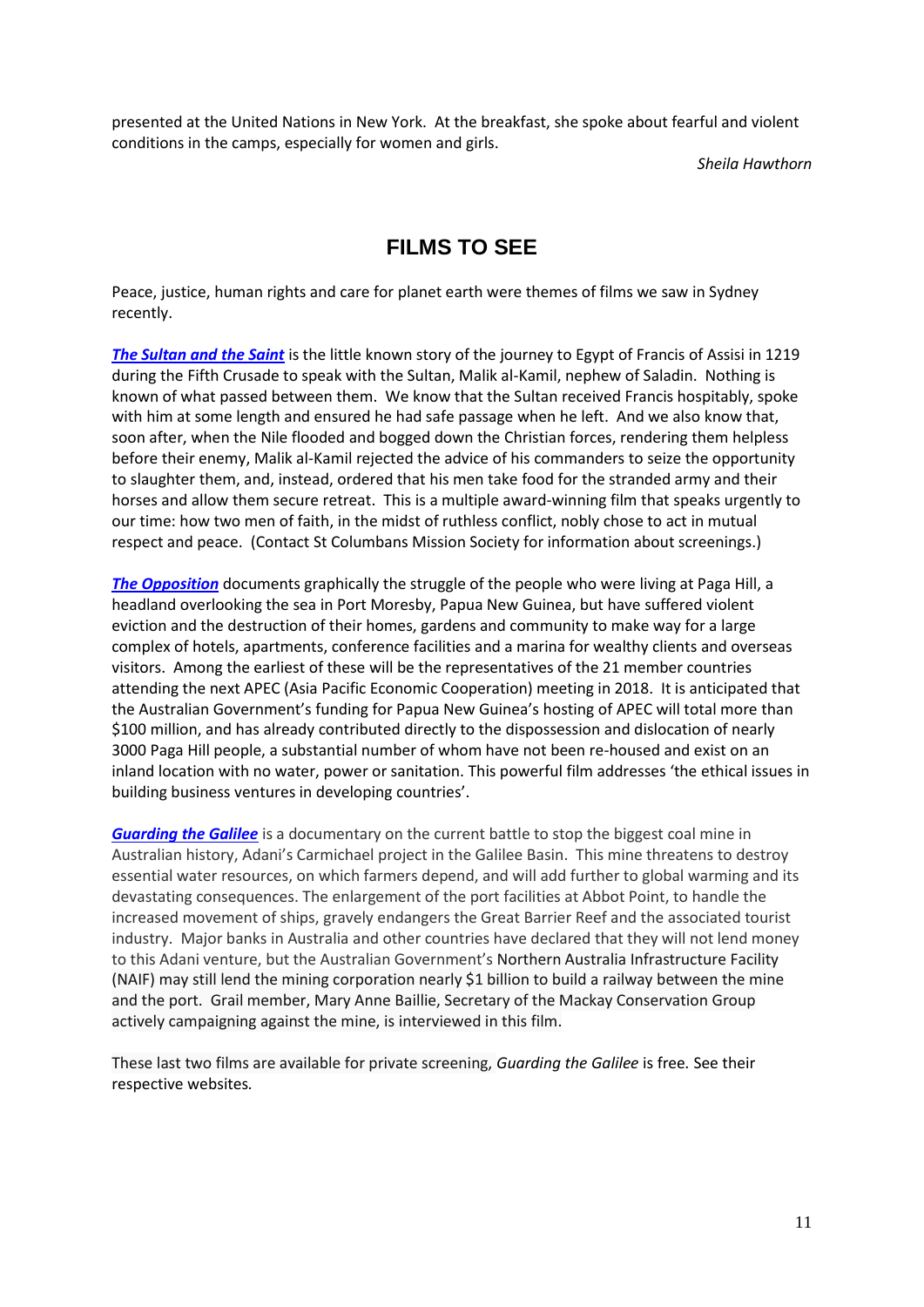# **INTERNATIONAL NEWS**

## **International General Assembly (IGA)**

Delegates from all the national groupings of The Grail around the world gathered in Fatima, Portugal, 12 – 23 July, to share their reflections on the years since the last IGA in 2011 and to make decisions and plans for the years ahead. The Assembly Report is not yet available. Further details will have to wait for the next Newsletter. Australia's delegates were Ann Aboud and Tricia Gemmell and Kay Hunt was there representing the International Formation Team.

### **International Leadership Team (ILT) elections**

The three current members of the ILT complete their term of office at the end of this year – Maria Carlos Ramos (Portugal), Zodwa Mabaso (South Africa) and Marian Schwab (USA). Election for a new team is in process. There are seven candidates from Brazil, Canada, Kenya, Portugal, South Africa, Tanzania and the USA, who offer the movement a variety of skills and capacities. The quality of the candidates is cause for confidence, whatever the results of the voting.

# **Grail History Updates**

An International History Work Group decided to produce an update of an earlier publication of summary histories of The Grail in the various countries. It is due to be launched on 1 November this year. These updates cover the period, 1981 – 2016.

The history of The Grail in Papua New Guinea (PNG) fits exactly into these years. Crescentia Lementi had compiled and printed in Wewak an historical time line covering much of this period. Because of communication difficulties in PNG, we invited Crescentia to spend some time in Australia in July-August to achieve PNG's contribution to this international project. The women attending the Formation Program in Townsville (see National News) brought up-to-date documentation from their regions. The job was completed at 500 pm on the eve of Crescentia's departure for home!

Anyone interested in what was written about this period in Australia or Papua New Guinea may ask for a copy from the Sydney Centre (see address on p. 2.)